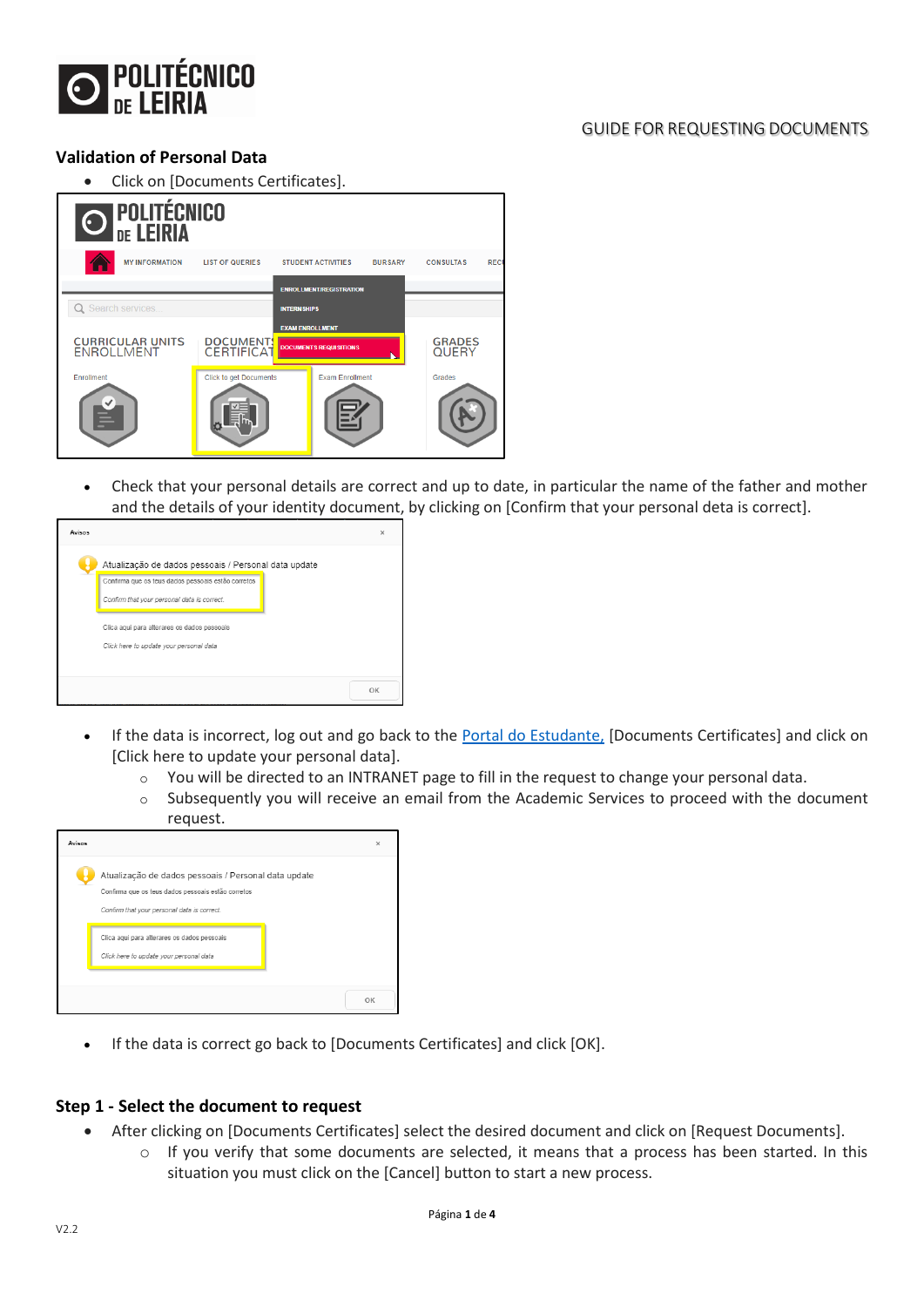

#### GUIDE FOR REQUESTING DOCUMENTS

| DOCUMENTOSNET - DOCUMENT REQUISITION                                                                                                                               |                          |
|--------------------------------------------------------------------------------------------------------------------------------------------------------------------|--------------------------|
| 1 - Selection<br>2 - Purchase<br>3 - Confirmation<br>4 - Document proof                                                                                            |                          |
| <b>★</b> Search<br>Type to search (must select Search button after you type)<br>$\overline{1}$ Clear                                                               | Export to Excel          |
| Document(s):                                                                                                                                                       | Value                    |
| Group: Carta de Curso / Diploma / Degree Certificate                                                                                                               |                          |
| Diploma de TeSP / TeSP Certificate                                                                                                                                 | 55.00 Eur                |
| Documento comprovativo da conclusão de um curso não conferente de grau / Document certifying the completion of a course that does not confer a degree              |                          |
| Group: Certidões com assinatura digital / Certificates with digital signature                                                                                      |                          |
| Certidão de registo assinada digitalmente / Certificate of Registration with digital signature                                                                     | 25.00 Fur                |
| Se tiveres atividades para registo no suplemento ao Diploma clica/If you have activities to register in the Diploma Supplement click agui/here                     |                          |
| Certidão discriminativa assinada digitalmente/ Discriminative Certificate with digital signature                                                                   | 10.00 Fur                |
| Certidão discriminativa das UC aprovadas e classificações obtidas / Detailed certificate of the approved Course Units and grades obtained                          |                          |
| G Group: Certidões com assinatura manuscrita / Certificates with handwritten signature                                                                             |                          |
| Certidão de registo / Certificate of Registration                                                                                                                  | 25.00 Eur                |
| Se tiveres atividades para registo no suplemento ao Diploma clica/If you have activities to register in the Diploma Supplement click aqui/here                     |                          |
| Certidão não especifica / Non-specific Certificate                                                                                                                 | 5.00 Eur                 |
| Obrigatoriedade de preencher o campo observações com os dados que pretende ver certificados / It is mandatory to fill in the comments field with the data you wish |                          |
| Displaying 1 - 10 of 10<br>of 1<br>Page                                                                                                                            | Reset grid configuration |
| <b>ADD DOCUMENTS</b><br>CANCEL X<br><b>PREVIOUS</b>                                                                                                                |                          |

#### **Specific situations:**

- **1. Non-specific Certificate**
- To issue a non-specific Certificate you must indicate in the area [Edit data of record] / [Observations] the data you wish to see certified and click on [Save].
- Without this information it is not possible to issue the certificate and the request will be invalidated.

| DOCUMENTOSNET - DOCUMENT REQUISITION                    |                              |                                                                                                                       |
|---------------------------------------------------------|------------------------------|-----------------------------------------------------------------------------------------------------------------------|
| 1 - Selection<br>2 - Purchase<br>3 - Confirmation       | 4 - Document proof           |                                                                                                                       |
| <b>Documents</b>                                        |                              | $\boldsymbol{\Sigma}$<br><b>Edit data of record:</b>                                                                  |
|                                                         | Export to Excel              | <b>Urgency fee</b><br>$\checkmark$<br>«Select»                                                                        |
| <b>Documents</b>                                        | Value                        |                                                                                                                       |
| Certidão não especifica / Non-specific Certificate<br>ľ | 3.50 Eur                     | <b>Delivery method</b><br>$\mathbf{v}$<br>«Select»                                                                    |
|                                                         |                              | Without the delivery method selected it is not possible to make<br>document available by email<br><b>Observations</b> |
|                                                         | Reset grid configuration     | X Cancel<br>в<br>Save                                                                                                 |
|                                                         | <b>Total Value: 3.50 Eur</b> |                                                                                                                       |
|                                                         |                              | PURCHASE ><br>CANCEL X<br>< ADD DOCUMENTS                                                                             |

#### **2. Certificate of registration**

• When you request the Certificate of registration, indicate the activities to be registered, in the complementary information, of the Diploma Supplement by clicking on [If you have activities to register in the Diploma Supplement click here].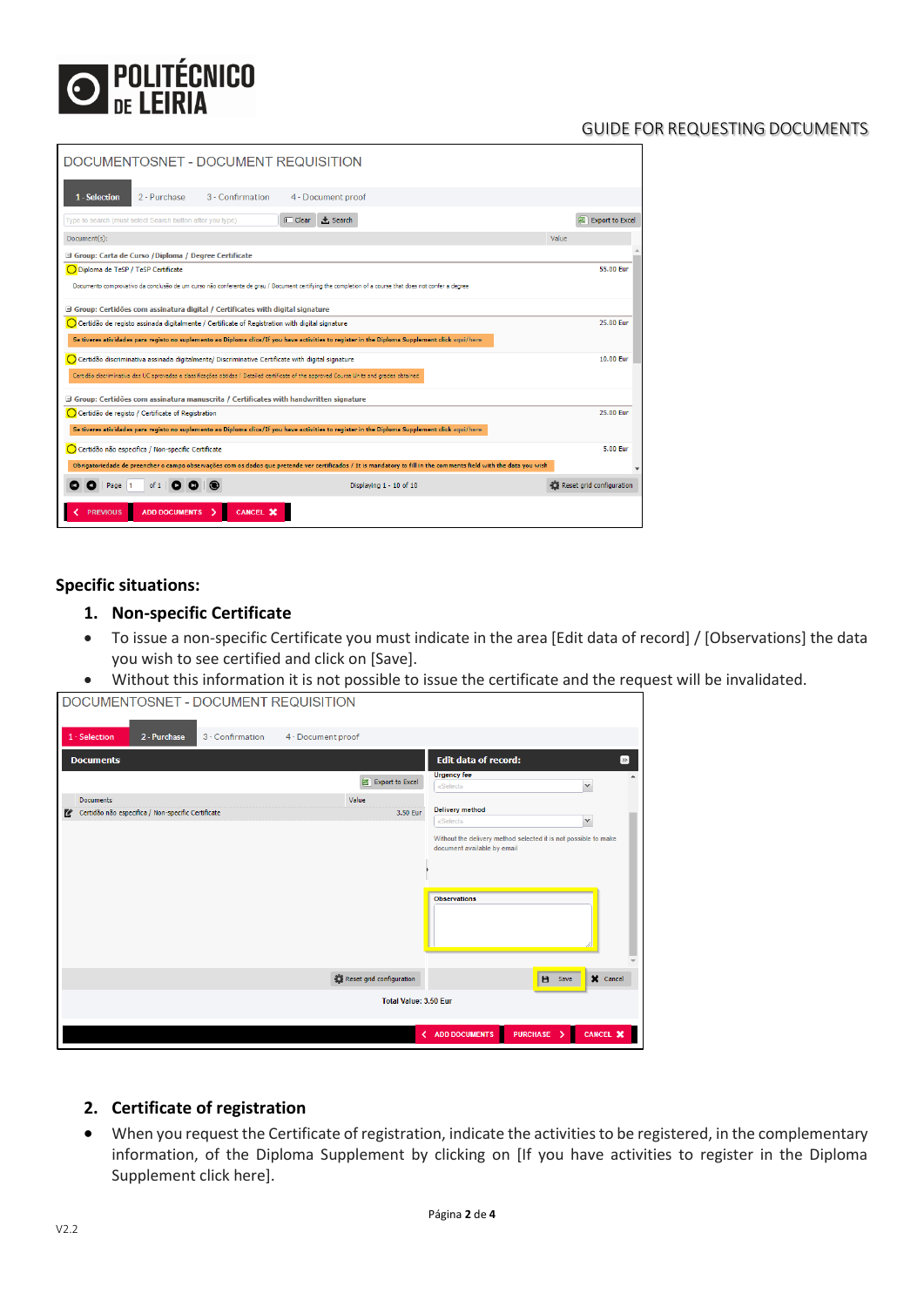

#### **Step 2 - Buy now**

• In [Edit data of record] fill in the requested fields, click on [Save] and [Confirm request].

#### **Step 3 - Confirmation**

- Confirm the requisition data and click on [Confirm request].
	- $\circ$  If you have chosen the delivery mode "by post..." the postage will be added to the amount indicated here.
- The request is registered and assigned an request number



#### **Step 4 - Payment of the fees**

If you have requested documents with associated fees, wait for the validation of the request, through e-mail, so that you can make the payment afterwards.

- In th[e Portal do Estudante,](https://portaldoestudante.ipleiria.pt/netpa/page) click on [Payments].
- Selects all requested documents. Click [Items to pay].
- Click on [Choose payment method]. Select ATM or Credit Card and click [Next].
- Click [Confirm] to:
	- o A single ATM ref. be
	- $\circ$  Or to be redirected to an external UNICRE payment page (applicable to Credit Card payments only).

#### **Download the document**

• When you receive the notification that the request is Concluided go to th[e Portal do Estudante,](https://portaldoestudante.ipleiria.pt/netpa/page) and click on [Resources] / [Consultar Documentos].